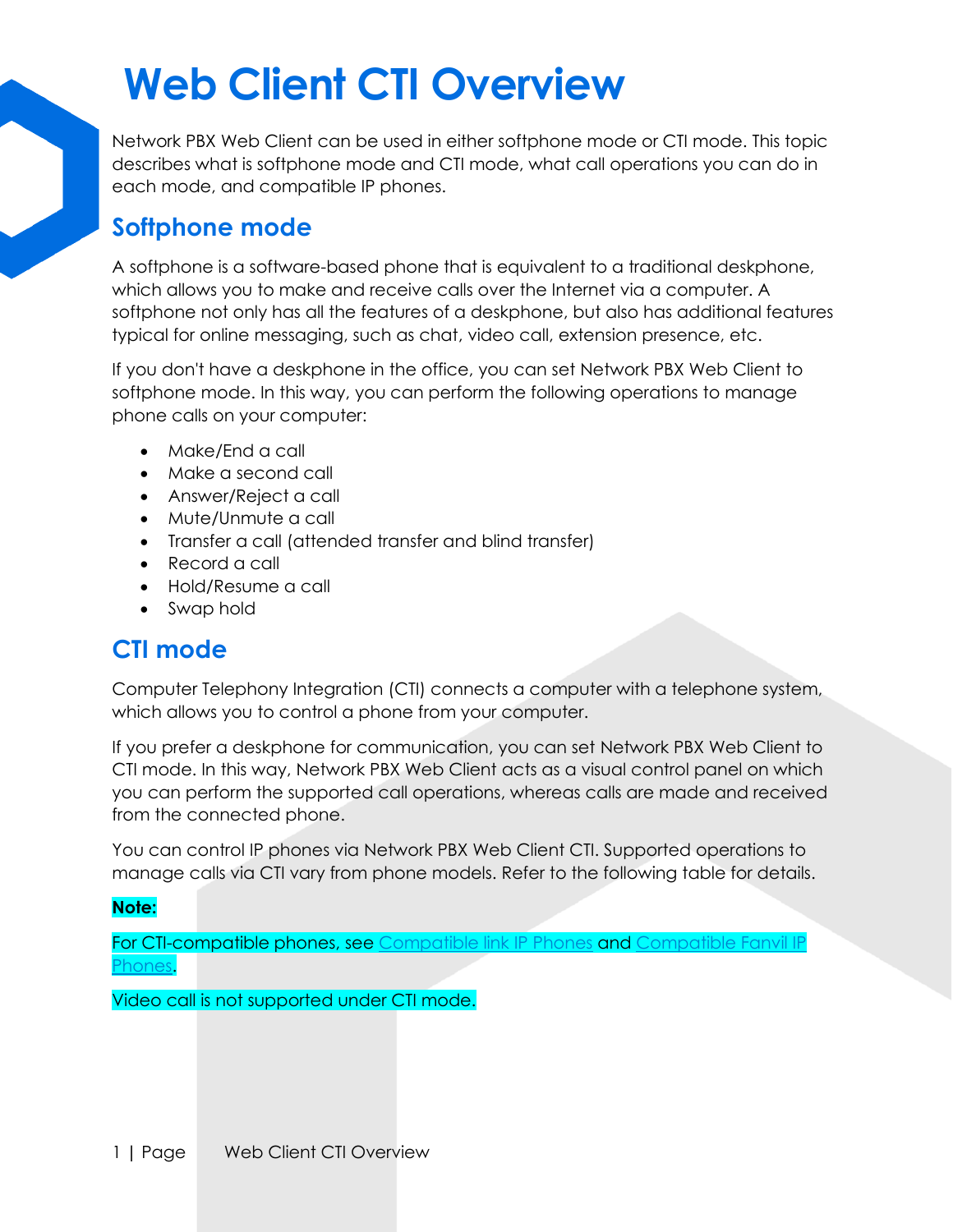| <b>Operations</b>           | <b>Compatible link/Fanvil IP</b><br>phones | <b>Other IP phones</b> |
|-----------------------------|--------------------------------------------|------------------------|
| Make/End a call             |                                            |                        |
| Make a second call          |                                            | $\times$               |
| Answer a call               |                                            | $\times$               |
| Reject a call               |                                            | ٦                      |
| Hold/Resume a call          |                                            |                        |
| Mute/Unmute a call          | $\times$                                   | $\times$               |
| Blind transfer a call       |                                            | N                      |
| Attended transfer a<br>call |                                            | $\times$               |
| Record a call               |                                            |                        |
| Swap hold                   |                                            | $\times$               |

### **Compatible link IP phones**

| <b>Phone Model</b> | <b>Firmware Version</b> |
|--------------------|-------------------------|
| SIP-T21P_E2        | 52.84.0.125 or later    |
| SIP-T21 E2         | 52.84.0.125 or later    |
| SIP-T23P           | 44.84.0.125 or later    |
| SIP-T23G           | 44.84.0.125 or later    |
| $SIP-T27G$         | 69.85.0.5 or later      |
| $SIP-T29G$         | 46.83.0.120 or later    |
| SIP-T30P           | 124,85,0,15 or later    |
| $SIP-T31$          | 124,85,0,15 or later    |
| SIP-T31P           | 124.85.0.15 or later    |
| $SIP-T31G$         | 124,85.0.15 or later    |
| SIP-T33P           | 124.85.0.15 or later    |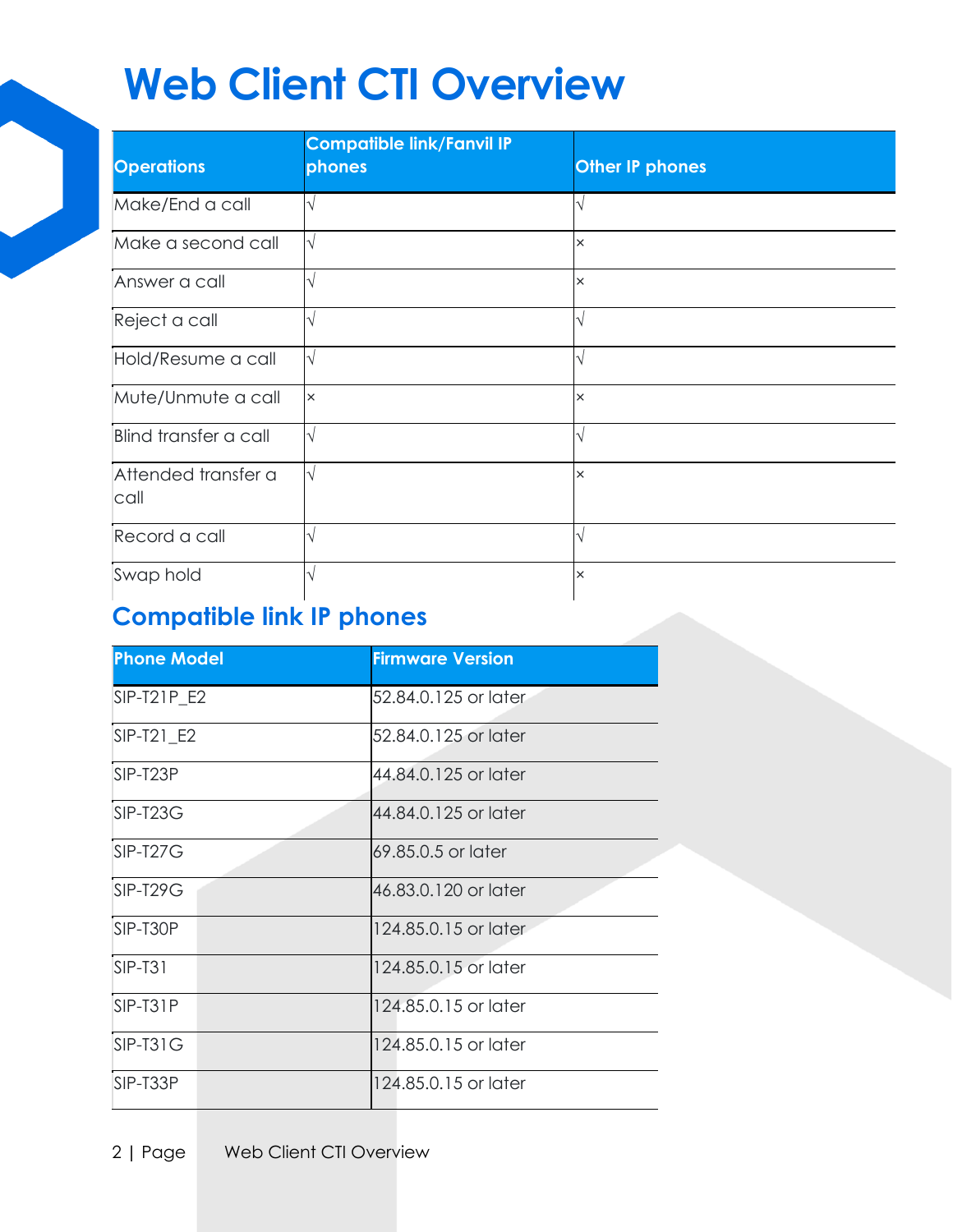| <b>Phone Model</b> | <b>Firmware Version</b> |
|--------------------|-------------------------|
| SIP-T33G           | 124.85.0.15 or later    |
| SIP-T40P           | 54.84.0.125 or later    |
| SIP-T40G           | 76.84.0.125 or later    |
| $SIP-T41P$         | 36.83.0.120 or later    |
| SIP-T42G           | 29.83.0.120 or later    |
| $SIP-T46G$         | 28.83.0.120 or later    |
| SIP-T48G           | 35.83.0.120 or later    |
| $SIP-T41S$         | 66.85.0.5 or later      |
| SIP-T42S           | 66.85.0.5 or later      |
| $SIP-T46S$         | 66.85.0.5 or later      |
| SIP-T48S           | 66.85.0.5 or later      |
| $SIP-T41U$         | 108.85.0.39 or later    |
| SIP-T42U           | 108.85.0.39 or later    |
| SIP-T43U           | 108.85.0.39 or later    |
| SIP-T46U           | 108.85.0.39 or later    |
| SIP-T48U           | 108.85.0.39 or later    |
| SIP-T52S           | 70.84.0.70 or later     |
| SIP-T54S           | 70.84.0.70 or later     |
| <b>SIP-T53</b>     | 96.85.0.5 or later      |
| SIP-T53W           | 96.85.0.5 or later      |
| SIP-T54W           | 96.85.0.5 or later      |
| SIP-T57W           | 96.85.0.5 or later      |
| SIP-T56A           | 58.83.0.15 or later     |
| <b>SIP-T58</b>     | 58.85.0.5 or later      |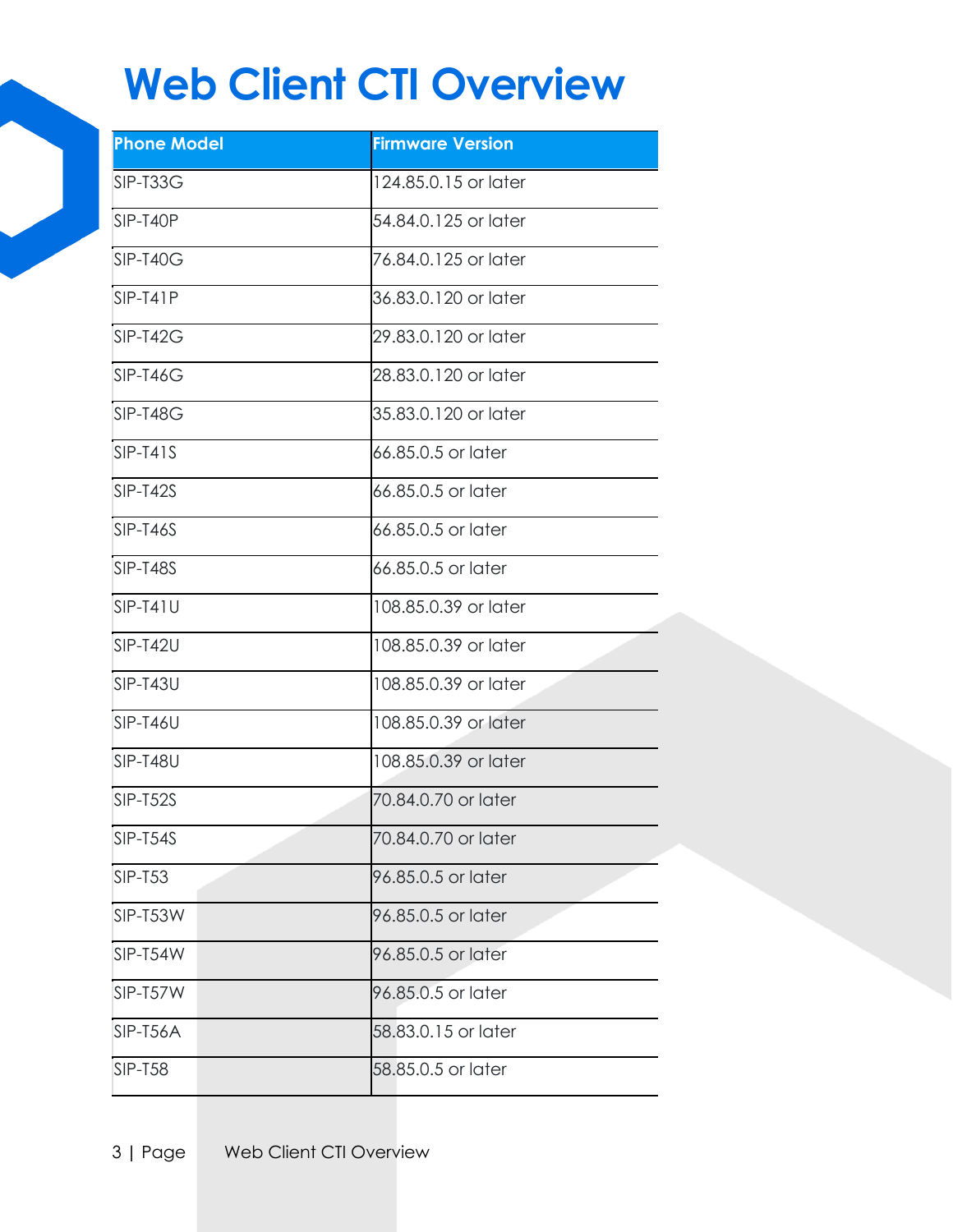| <b>Phone Model</b> | <b>Firmware Version</b> |
|--------------------|-------------------------|
| $SIP-T58W$         | 150.86.0.5 or later     |
| <b>VP59</b>        | 191,85,0,5 or later     |

### **Compatible Fanvil IP phones**

| <b>Phone Model</b> | <b>Firmware Version</b> |
|--------------------|-------------------------|
| X1S/X1SP           | $2.2.12$ or later       |
| <b>X1SG</b>        | $2.2.12$ or later       |
| X3SG               | $2.2.12$ or later       |
| X <sub>3U</sub>    | $2.2.12$ or later       |
| X2/X2P             | 2.14.0.7386 or later    |
| X2C/X2CP           | 2.14.0.7386 or later    |
| X3S/X3SP/X3G       | 2.14.0.7386 or later    |
| X4/X4G             | 2.14.0.7386 or later    |
| X4U                | $2.2.11$ or later       |
| X <sub>5U</sub>    | $2.2.11$ or later       |
| X <sub>5</sub> S   | 2.2.1 or later          |
| X6                 | 2.2.1 or later          |
| X6U                | $2.2.11$ or later       |
| <b>X7</b>          | $2.2.11$ or later       |
| X7C                | $2.2.11$ or later       |
| X7A                | 2.2.0.229 or later      |
| <b>i56A</b>        | $2.8.13$ or later       |
| A32                | 2.6.0.408 or later      |
| A32i               | 2.6.0.408 or later      |
| X210               | 2.2.11 or later         |